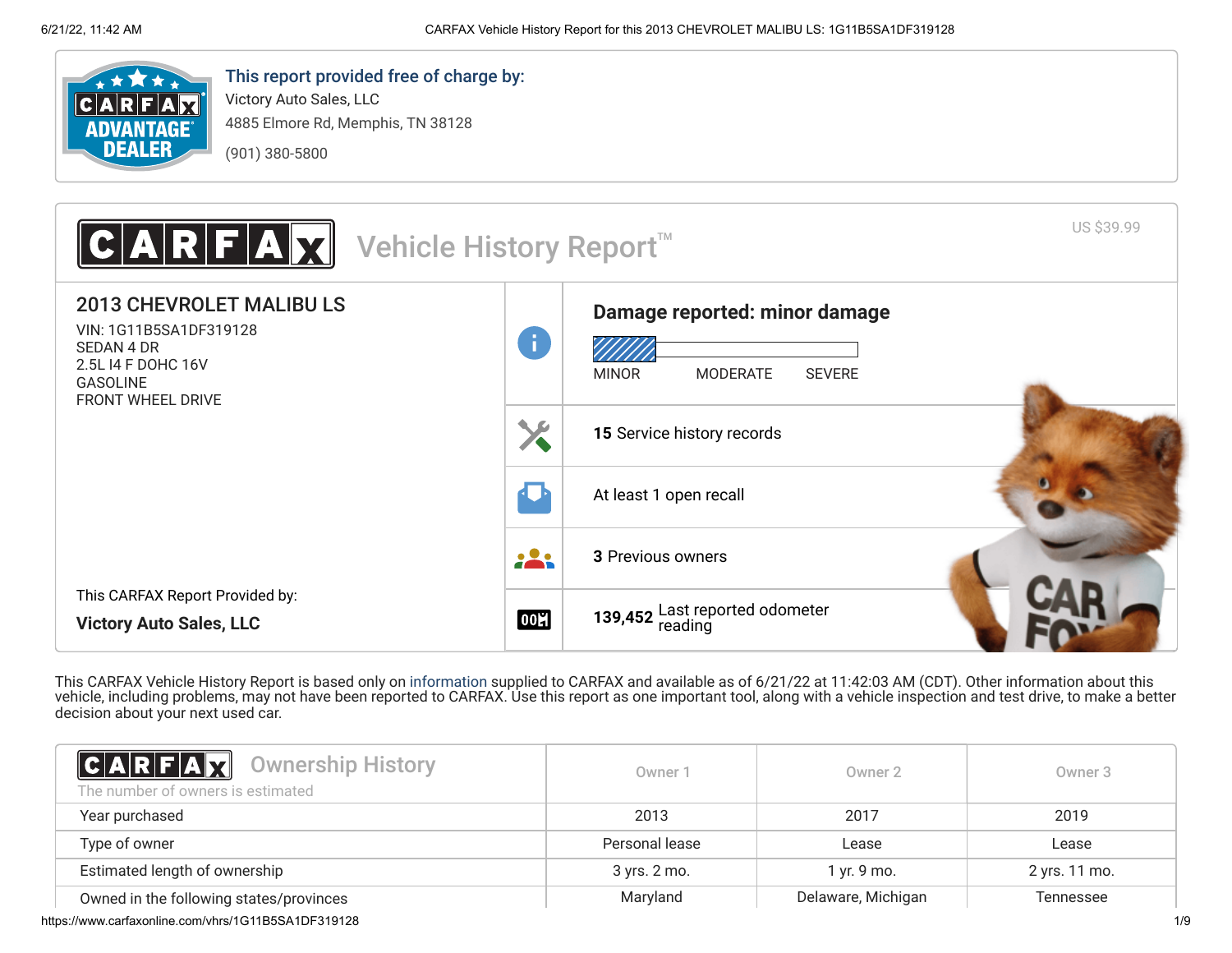### 6/21/22, 11:42 AM CARFAX Vehicle History Report for this 2013 CHEVROLET MALIBU LS: 1G11B5SA1DF319128

| Estimated miles driven per year    |        | 020/yr | 532/m           |
|------------------------------------|--------|--------|-----------------|
| l odometer reading<br>act ranortad | 35.293 | 72,994 | 139 45<br>ے ت-. |

| $ C A R F A \overline{X}$<br>Title History<br>CARFAX guarantees the information in this section | Owner 1           | Owner 2           | Owner 3           |
|-------------------------------------------------------------------------------------------------|-------------------|-------------------|-------------------|
| Salvage   Junk   Rebuilt   Fire   Flood   Hail   Lemon                                          | <b>Guaranteed</b> | <b>Guaranteed</b> | <b>Guaranteed</b> |
|                                                                                                 | No Problem        | No Problem        | No Problem        |
| Not Actual Mileage   Exceeds Mechanical Limits                                                  | <b>Guaranteed</b> | <b>Guaranteed</b> | <b>Guaranteed</b> |
|                                                                                                 | No Problem        | No Problem        | No Problem        |



**GUARANTEED** - None of these major title problems were reported by a state Department of Motor Vehicles (DMV). If you find that any of these title problems were reported by a DMV and not included in this report, CARFAX will buy this vehicle back. [Register](https://www.carfax.com/Service/bbg) | [View Terms](http://www.carfaxonline.com/legal/bbgTerms) | [View Certificate](https://www.carfaxonline.com/vhrs/1G11B5SA1DF319128)

<span id="page-1-1"></span><span id="page-1-0"></span>

| <b>Additional History</b><br>Not all accidents / issues are reported to CARFAX                                                                                 | Owner 1                             | Owner 2                                       | Owner 3                                       |
|----------------------------------------------------------------------------------------------------------------------------------------------------------------|-------------------------------------|-----------------------------------------------|-----------------------------------------------|
| <b>Total Loss</b><br>No total loss reported to CARFAX.                                                                                                         | No Issues Reported                  | No Issues Reported<br>$\blacktriangledown$    | No Issues Reported<br>$\blacktriangledown$    |
| <b>Structural Damage</b><br>CARFAX recommends that you have this vehicle inspected by a<br>collision repair specialist.                                        | No Issues Reported<br>$\checkmark$  | No Issues Reported<br>$\blacktriangledown$    | No Issues Reported<br>$\blacktriangledown$    |
| Airbag Deployment<br>No airbag deployment reported to CARFAX.                                                                                                  | No Issues Reported                  | No Issues Reported<br>$\overline{\checkmark}$ | No Issues Reported<br>$\overline{\checkmark}$ |
| <b>Odometer Check</b><br>No indication of an odometer rollback.                                                                                                | No Issues Indicated                 | No Issues Indicated<br>$\vert \checkmark$     | No Issues Indicated<br>$\blacktriangledown$   |
| Accident / Damage<br>Damage reported: 06/03/2019.                                                                                                              | No Issues Reported                  | No Issues Reported<br>$\overline{\checkmark}$ | <b>Minor Damage</b>                           |
| Manufacturer Recall<br>At least 1 manufacturer recall requires service. Check for open<br>recalls or schedule dealer service on GM vehicles at recalls.gm.com. | No Recalls Reported<br>$\checkmark$ | No Recalls Reported<br>$\checkmark$           | <b>Recall Reported</b>                        |
| <b>Basic Warranty</b><br>Original warranty estimated to have expired.                                                                                          | <b>Warranty Expired</b>             | <b>Warranty Expired</b>                       | <b>Warranty Expired</b>                       |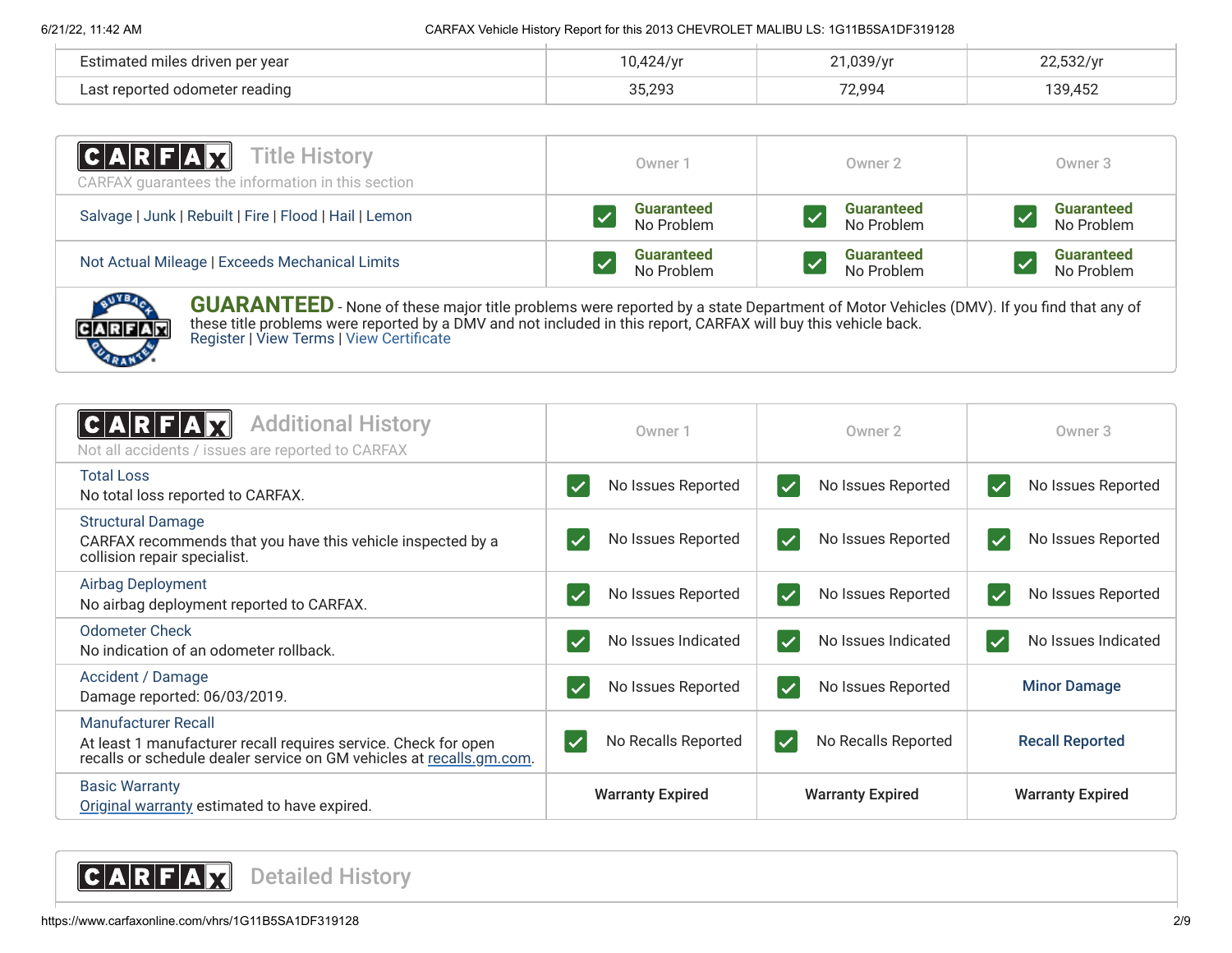| <b>Owner 1</b><br>Purchased: 2013 |                | Low mileage! This owner drove less than the<br>industry average of 15,000 miles per year.                                                                                                                                                                                                                          | Personal Lease Vehicle<br>10,424 mi/yr                                                                                                                                                            |
|-----------------------------------|----------------|--------------------------------------------------------------------------------------------------------------------------------------------------------------------------------------------------------------------------------------------------------------------------------------------------------------------|---------------------------------------------------------------------------------------------------------------------------------------------------------------------------------------------------|
| Date                              | <b>Mileage</b> | <b>Source</b>                                                                                                                                                                                                                                                                                                      | <b>Comments</b>                                                                                                                                                                                   |
| Original<br>Equipment             |                | OnStar                                                                                                                                                                                                                                                                                                             | Vehicle equipped with OnStar<br>Get 3 free months of premium OnStar with Automatic Crash<br>Response, Roadside Assistance and Remote Door Unlock by<br>pressing the blue OnStar button Learn more |
| 06/12/2013                        |                | Dealer Inventory                                                                                                                                                                                                                                                                                                   | Vehicle offered for sale                                                                                                                                                                          |
| 06/13/2013                        |                | Dealer Inventory                                                                                                                                                                                                                                                                                                   | Vehicle offered for sale                                                                                                                                                                          |
| 06/23/2013                        |                | Win Kelly Chevrolet<br>Clarksville, MD<br>410-988-9522<br>winkelly.com                                                                                                                                                                                                                                             | Vehicle sold                                                                                                                                                                                      |
| 06/24/2013                        | 7              | $\bullet$ 3.7 / 5.0 10 Verified Reviews<br>Win Kelly Chevrolet<br>Clarksville, MD<br>410-988-9522<br>winkelly.com<br>3.7 / 5.0 10 Verified Reviews                                                                                                                                                                 | Vehicle serviced<br>- Pre-delivery inspection completed                                                                                                                                           |
| 06/24/2013                        | 10             | Maryland<br>Motor Vehicle Dept.<br>Columbia, MD<br>Title #44739052                                                                                                                                                                                                                                                 | Title or registration issued<br>- First owner reported<br>- Titled or registered as personal lease vehicle<br>- Loan or lien reported                                                             |
| 10/07/2013                        |                | Maryland<br>Motor Vehicle Dept.<br>Columbia, MD<br>Title #44739052                                                                                                                                                                                                                                                 | Title issued or updated<br>- Correction to record<br>- Duplicate title issued<br>- Loan or lien reported                                                                                          |
| 12/07/2013                        | 4.490          | Win Kelly Chevrolet<br>Clarksville, MD<br>410-988-9522<br>winkelly.com<br>3.7 / 5.0 10 Verified Reviews                                                                                                                                                                                                            | C Vehicle serviced<br>- Maintenance inspection completed<br>- Tires rotated<br>- Oil and filter changed                                                                                           |
| 05/12/2014                        | 9,202          | Win Kelly Chevrolet<br>Clarksville, MD<br>410-988-9522<br>winkelly.com<br>$\blacktriangle$ and the set of the set of the set of the set of the set of the set of the set of the set of the set of the set of the set of the set of the set of the set of the set of the set of the set of the set of the set of th | Vehicle serviced<br>- Maintenance inspection completed<br>- Oil and filter changed<br>- Tires rotated                                                                                             |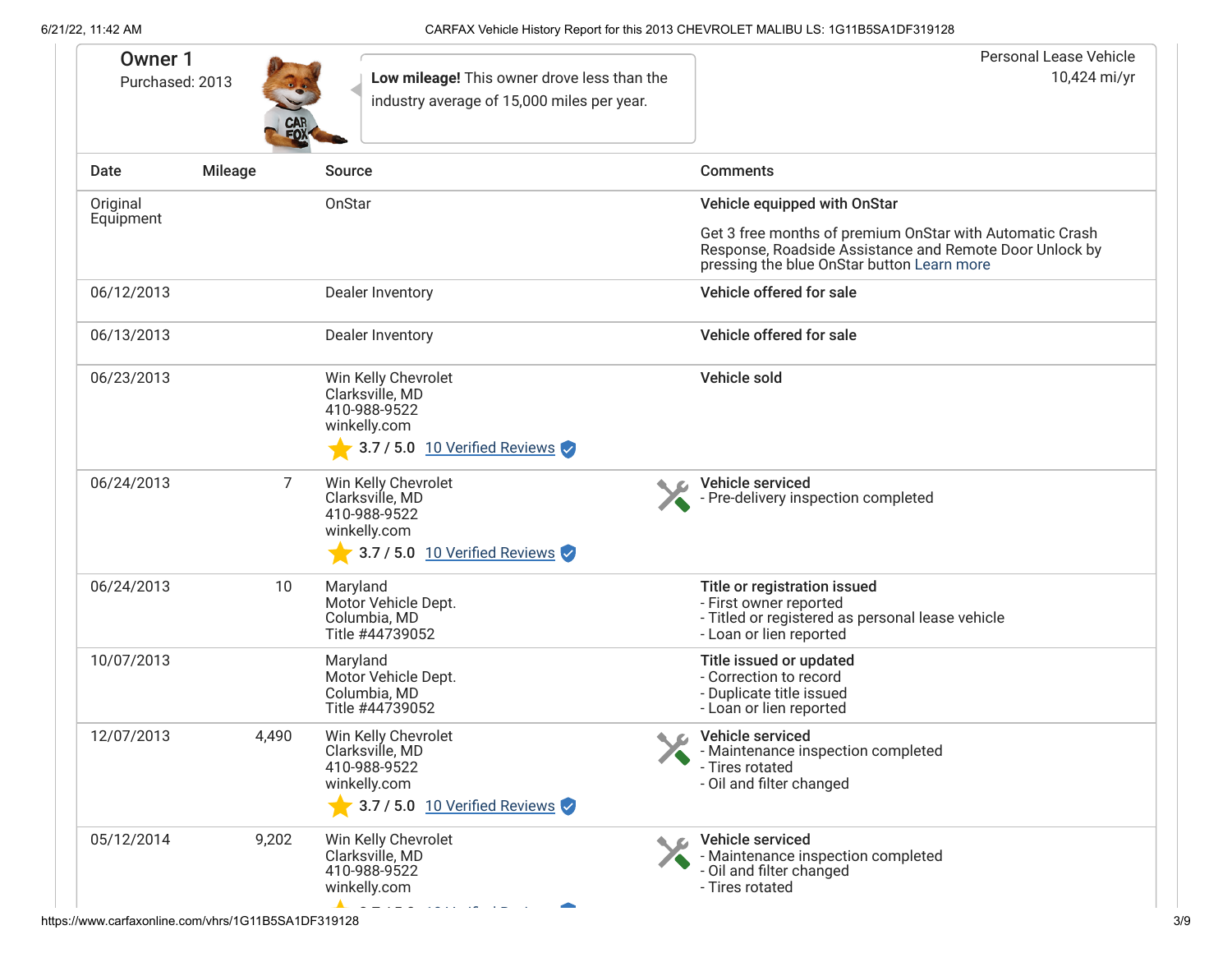|            |        | 3.7 / 5.0 10 Verified Reviews                                                                                  |     |                                                                                                          |
|------------|--------|----------------------------------------------------------------------------------------------------------------|-----|----------------------------------------------------------------------------------------------------------|
| 10/27/2014 | 14,898 | Win Kelly Chevrolet<br>Clarksville, MD<br>410-988-9522<br>winkelly.com<br>$\sqrt{3.7/5.0}$ 10 Verified Reviews |     | Vehicle serviced<br>- Maintenance inspection completed                                                   |
| 03/21/2015 | 19,715 | Win Kelly Chevrolet<br>Clarksville, MD<br>410-988-9522<br>winkelly.com<br>$\sim$ 3.7 / 5.0 10 Verified Reviews |     | Vehicle serviced<br>- Maintenance inspection completed<br>- Oil and filter changed<br>- Tires rotated    |
| 06/19/2015 |        | Maryland<br>Motor Vehicle Dept.<br>Columbia, MD<br>Title #44739052                                             |     | Registration issued or renewed                                                                           |
| 07/18/2015 | 24,131 | Win Kelly Chevrolet<br>Clarksville, MD<br>410-988-9522<br>winkelly.com<br>$\sqrt{3.7/5.0}$ 10 Verified Reviews |     | Vehicle serviced<br>- Maintenance inspection completed<br>- Oil and filter changed<br>- Tires rotated    |
| 12/19/2015 | 29,306 | Win Kelly Chevrolet<br>Clarksville, MD<br>410-988-9522<br>winkelly.com<br>$\sqrt{3.7/5.0}$ 10 Verified Reviews |     | Vehicle serviced<br>- Maintenance inspection completed<br>- Oil and filter changed<br>- Tires rotated    |
| 01/27/2016 |        | Maryland<br><b>Inspection Station</b><br>Columbia, MD                                                          |     | Passed emissions inspection                                                                              |
| 09/20/2016 | 33,816 | <b>Auto Auction</b>                                                                                            |     | Vehicle sold                                                                                             |
|            |        |                                                                                                                | FOX | Millions of used vehicles are bought and sold at auction<br>every year.                                  |
| 12/22/2016 | 33,818 | Dealer Inventory                                                                                               |     | Vehicle offered for sale                                                                                 |
| 03/21/2017 | 35,293 | Hertrich's Of New Castle<br>New Castle, DE<br>302-323-1100<br>hertrichsofnewcastle.com                         |     | Vehicle serviced<br>- Maintenance inspection completed<br>- Vehicle washed/detailed<br>- Engine serviced |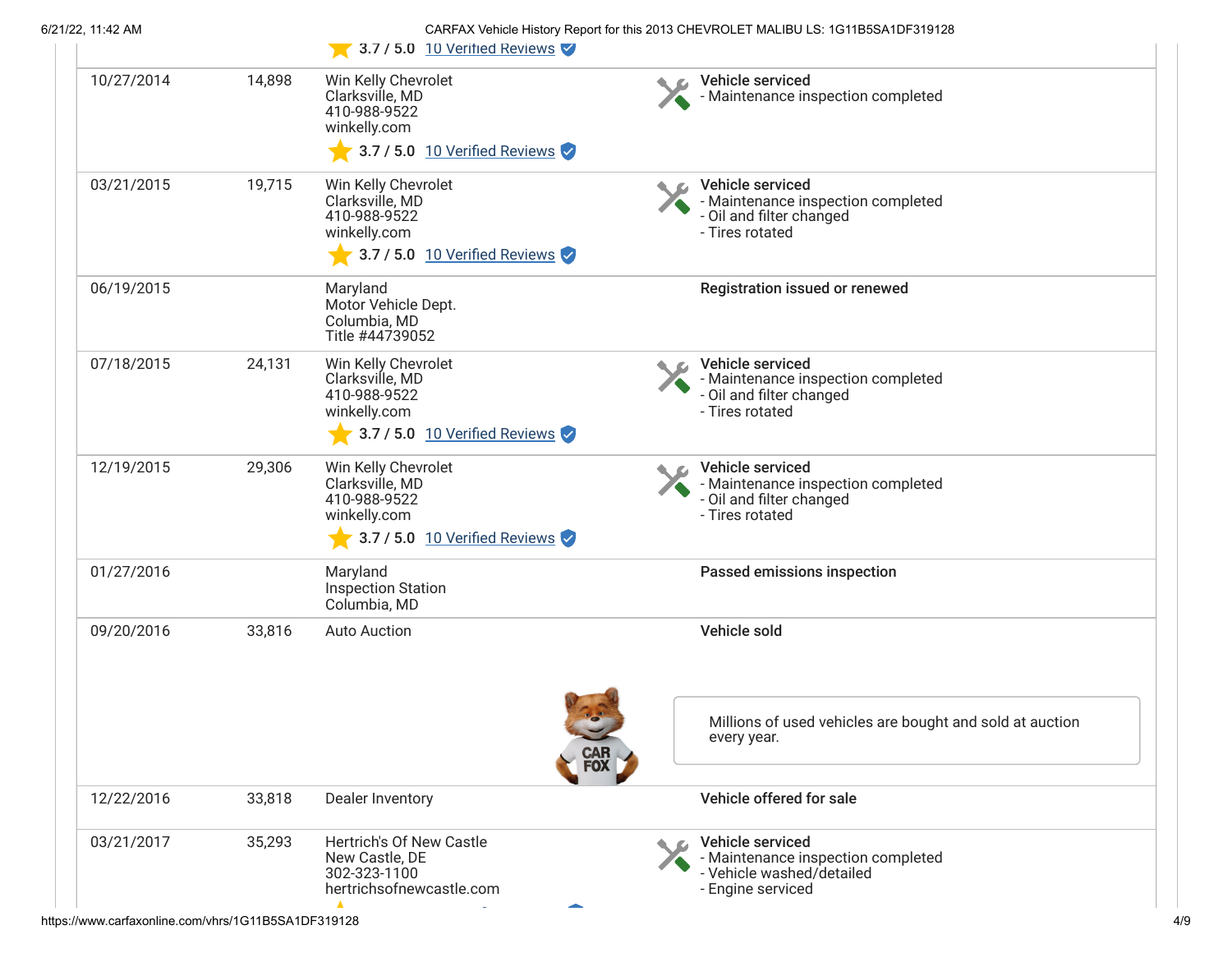6/21/22, 11:42 AM CARFAX Vehicle History Report for this 2013 CHEVROLET MALIBU LS: 1G11B5SA1DF319128

|            | $\sqrt{4.5/5.0}$ 174 Verified Reviews<br>167 Customer Favorites                                                                         |                                                                               |  |
|------------|-----------------------------------------------------------------------------------------------------------------------------------------|-------------------------------------------------------------------------------|--|
| 03/23/2017 | Diver Chevrolet<br>Wilmington, DE<br>302-575-0161<br>diverchey.com<br>$\sqrt{4.7/5.0}$ 333 Verified Reviews<br>4,108 Customer Favorites | Vehicle serviced<br>- Camshaft position sensor replaced<br>- Exhaust repaired |  |

| <b>Owner 2</b><br>Purchased: 2017 |                |                                                                                                                                                    |                                                                                                                                                 | Lease Vehicle<br>21,039 mi/yr |
|-----------------------------------|----------------|----------------------------------------------------------------------------------------------------------------------------------------------------|-------------------------------------------------------------------------------------------------------------------------------------------------|-------------------------------|
| Date                              | <b>Mileage</b> | <b>Source</b>                                                                                                                                      | <b>Comments</b>                                                                                                                                 |                               |
| 04/03/2017                        |                | Delaware<br>Motor Vehicle Dept.<br>New Castle, DE<br>Title #00351337                                                                               | Title or registration issued<br>- New owner reported                                                                                            |                               |
| 05/12/2017                        | 38,120         | Valvoline Instant Oil Change<br>New Castle, DE<br>302-324-1900<br>vioc.com<br>4.4 / 5.0 253 Verified Reviews<br>611 Customer Favorites             | Vehicle serviced<br>- Oil and filter changed                                                                                                    |                               |
| 08/09/2017                        | 43,510         | Hertrich's Of New Castle<br>New Castle, DE<br>302-323-1100<br>hertrichsofnewcastle.com<br>4.5 / 5.0 174 Verified Reviews<br>167 Customer Favorites | Vehicle serviced<br>- Engine serviced                                                                                                           |                               |
| 08/21/2018                        | 64,800         | Pep Boys<br>Newark, DE<br>302-368-1828<br>pepboys.com<br>4.0 / 5.0 70 Verified Reviews                                                             | Vehicle serviced<br>- Maintenance inspection completed<br>- Tire(s) balanced<br>- Tire(s) mounted<br>- Tire pressure monitoring system serviced |                               |
| 12/20/2018                        | 72,641         | Michigan<br>Motor Vehicle Dept.<br>Detroit, MI<br>Title #601G3530397                                                                               | Title issued or updated<br>- Titled or registered as lease vehicle                                                                              |                               |
| 01/07/2019                        | 72,994         | <b>Auto Auction</b>                                                                                                                                | Listed as a dealer vehicle                                                                                                                      |                               |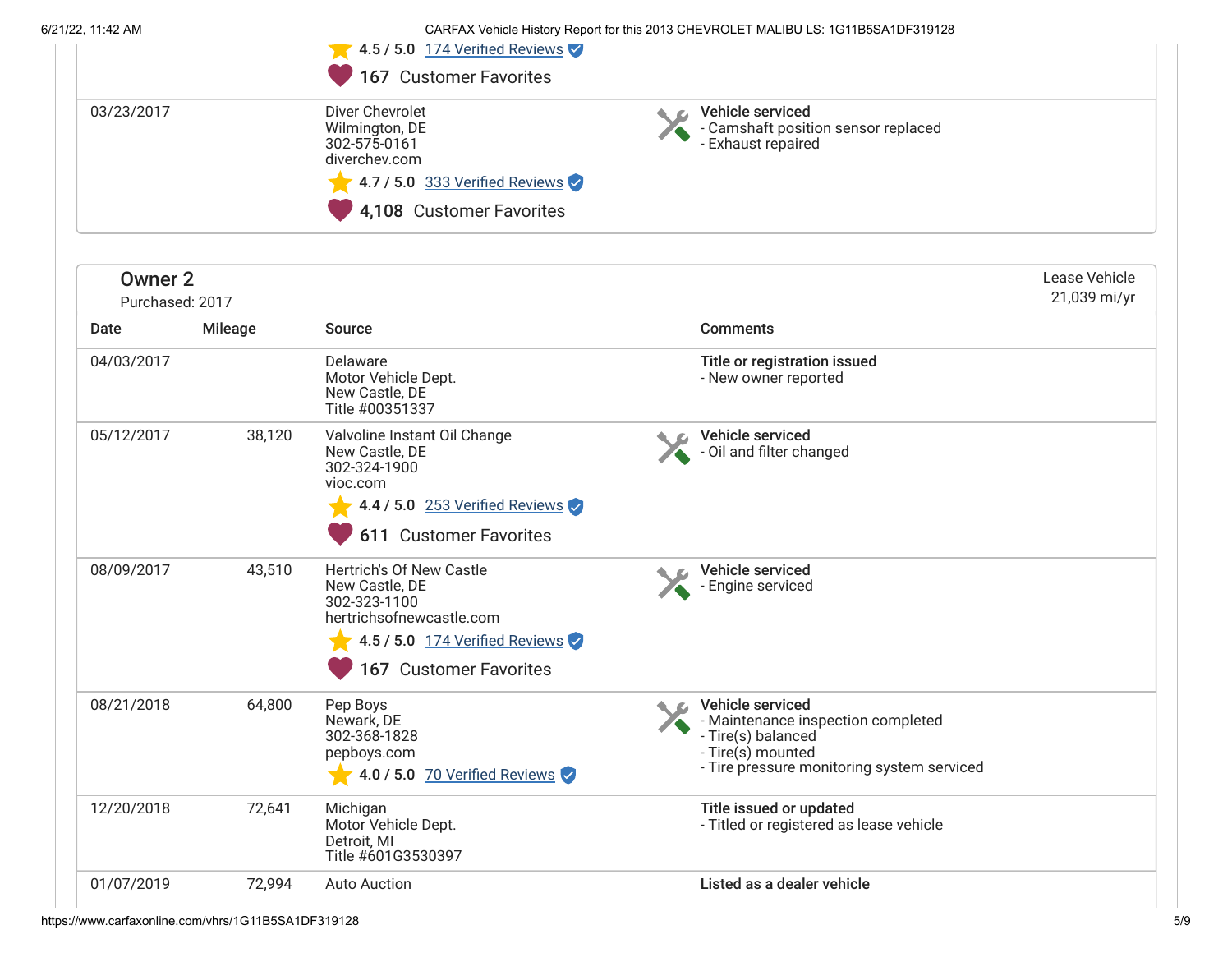# 6/21/22, 11:42 AM CARFAX Vehicle History Report for this 2013 CHEVROLET MALIBU LS: 1G11B5SA1DF319128

- Vehicle sold

<span id="page-5-0"></span>

| Owner <sub>3</sub><br>Purchased: 2019 |                                                            |                                                                       |                                                                                                                                  | Lease Vehicle<br>22,532 mi/yr |
|---------------------------------------|------------------------------------------------------------|-----------------------------------------------------------------------|----------------------------------------------------------------------------------------------------------------------------------|-------------------------------|
| Date                                  | Mileage                                                    | Source                                                                | <b>Comments</b>                                                                                                                  |                               |
| 04/19/2019                            | 73,090                                                     | Tennessee<br>Motor Vehicle Dept.                                      | Vehicle purchase reported                                                                                                        |                               |
| 05/08/2019                            |                                                            | Tennessee<br>Motor Vehicle Dept.<br>Memphis, TN<br>Title #17900278705 | Title or registration issued<br>- New owner reported<br>- Titled or registered as lease vehicle<br>- Vehicle color noted as Gold |                               |
| 06/03/2019                            |                                                            | Damage Report                                                         | Damage reported: minor damage<br>- Damage to front<br>- Damage to right rear                                                     |                               |
|                                       |                                                            |                                                                       | <b>Damage Severity Scale (i)</b>                                                                                                 |                               |
|                                       |                                                            |                                                                       | <b>MINOR</b><br><b>MODERATE</b><br><b>SEVERE</b>                                                                                 |                               |
| <b>INFORMATION</b>                    | <b>CARFAX HAS THE MOST</b><br><b>ACCIDENT &amp; DAMAGE</b> |                                                                       | <b>Damage Location</b><br><b>FRONT</b><br><b>LEFT</b><br><b>RIGHT</b><br><b>REAR</b>                                             |                               |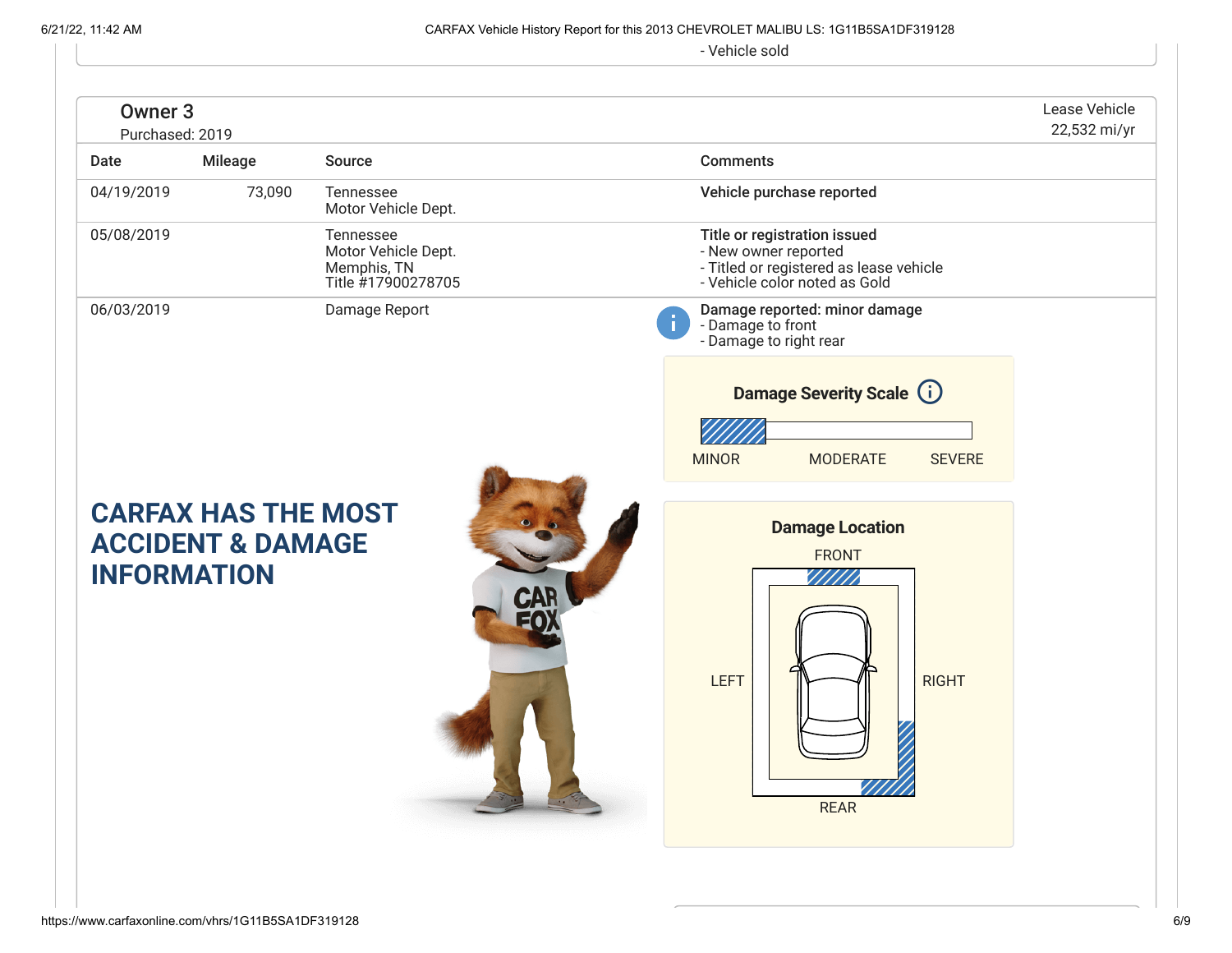6/21/22, 11:42 AM CARFAX Vehicle History Report for this 2013 CHEVROLET MALIBU LS: 1G11B5SA1DF319128

| 12/15/2019 | 89,736  | <b>Walmart Auto Care Center</b><br>Columbus, MS<br>662-327-7071<br>walmart.com<br>4.3 / 5.0 $22$ Verified Reviews                                                             | Vehicle serviced<br>- Oil and filter changed                                                                                                       |
|------------|---------|-------------------------------------------------------------------------------------------------------------------------------------------------------------------------------|----------------------------------------------------------------------------------------------------------------------------------------------------|
| 06/10/2020 |         | Tennessee<br>Motor Vehicle Dept.<br>Memphis, TN<br>Title #17900278705                                                                                                         | <b>Registration issued or renewed</b><br>- Titled or registered as lease vehicle<br>- Vehicle color noted as Gold                                  |
| 06/11/2020 | 104,640 | Gateway Tire & Service Center - Raines Road<br>Memphis, TN<br>901-360-0680<br>gatewaytire.net/locations/memphis/memphi<br>s-east-raines-road/<br>4.8 / 5.0 6 Verified Reviews | Vehicle serviced<br>- Oil and filter changed                                                                                                       |
|            |         | 4 Customer Favorites                                                                                                                                                          |                                                                                                                                                    |
| 05/04/2021 |         | Tennessee<br>Motor Vehicle Dept.<br>Memphis, TN<br>Title #17900278705                                                                                                         | <b>Registration issued or renewed</b><br>- Titled or registered as lease vehicle<br>- Vehicle color noted as Gold                                  |
| 08/27/2021 |         | <b>General Motors</b>                                                                                                                                                         | Manufacturer Safety recall issued<br>- NHTSA #21V633<br>- Recall #N212330130<br>- REAR SUSPENSION TOE LINK MAY BREAK<br>- Status: Remedy Available |
|            |         |                                                                                                                                                                               | Locate an authorized General Motors dealer to obtain more<br>information about this recall.                                                        |
|            |         |                                                                                                                                                                               | - Learn more about this recall                                                                                                                     |

A rear toe link fracture may reduce the ability to control the vehicle, increasing the risk of a crash.

**Remedy:** Dealers will replace rear suspension toe links and adjuster fasteners.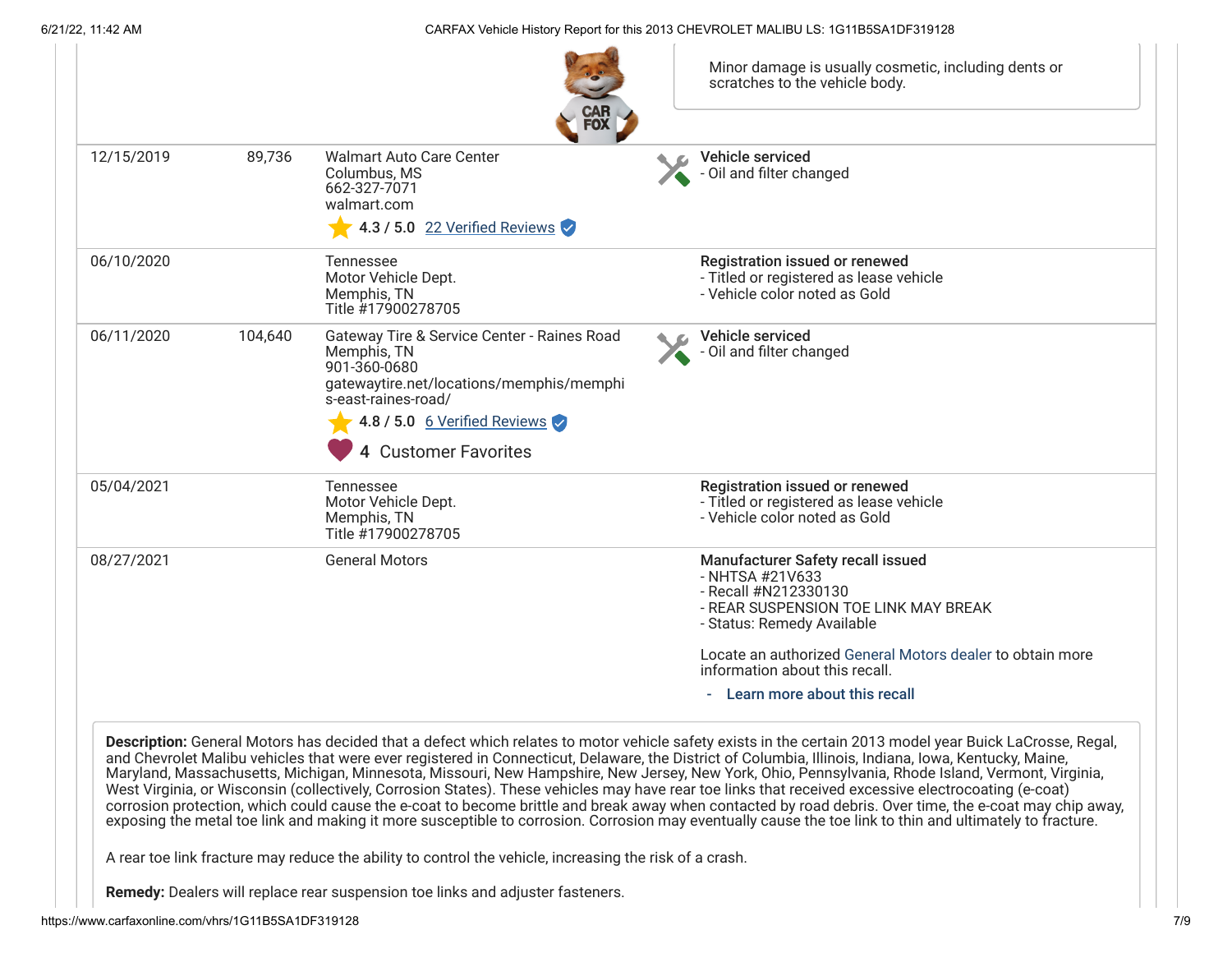| 01/17/2022 | 136,534 | Take 5 Oil Change<br>Cordova, TN<br>901-779-7489<br>https://take5oilchange.com/locations/tn/cor<br>dova-1099/<br>4.8 / 5.0 93 Verified Reviews<br>2 Customer Favorites | Vehicle serviced<br>- Oil and filter changed |
|------------|---------|------------------------------------------------------------------------------------------------------------------------------------------------------------------------|----------------------------------------------|
| 03/29/2022 | 139,452 | Jim Keras Subaru<br>Memphis, TN<br>901-373-2700<br>subarumemphis.com/<br>4.8 / 5.0 121 Verified Reviews<br>1,765 Customer Favorites                                    | Vehicle sold                                 |

Have Questions? Consumers, please visit our Help Center at [www.carfax.com](http://www.carfax.com/help). Dealers or Subscribers, please visit our Help Center at [www.carfaxonline.com](http://www.carfaxonline.com/).

# CARFAX **Glossary**

## Damage Indicator

Damage can be a result of many different types of events. Examples include contact with objects (other cars, trees, traffic signs, road debris, etc), vandalism, or weather-related events. Not every damage event is reported to CARFAX. As details about the damage event become available, those additional details are added to the CARFAX Vehicle History Report. CARFAX recommends that you have this vehicle inspected by a qualified mechanic.

This CARFAX Vehicle History Report is based only on information supplied to CARFAX and available as of 6/21/22 at 11:42:03 AM (CDT). Other information about this vehicle, including problems, may not have been reported to CARFAX. Use this report as one important tool, along with a vehicle inspection and test drive, to make a better decision about your next used car.

## Damage Severity

Damage events result in one of the following severity levels:

- Minor: Generally, minor damage is cosmetic (including dents or scratches), may only require reconditioning, and typically does not compromise a vehicle's operation and/or safety.
- Moderate: Moderate damage may affect multiple components of the vehicle and may impair the vehicle's operation and/or safety.
- Severe: Severe damage usually affects multiple components of the vehicle and is likely to compromise the vehicle's operation and/or safety.

CARFAX recommends getting a pre-purchase inspection at a certified collision repair facility.

## First Owner

When the first owner(s) obtains a title from a Department of Motor Vehicles as proof of ownership.